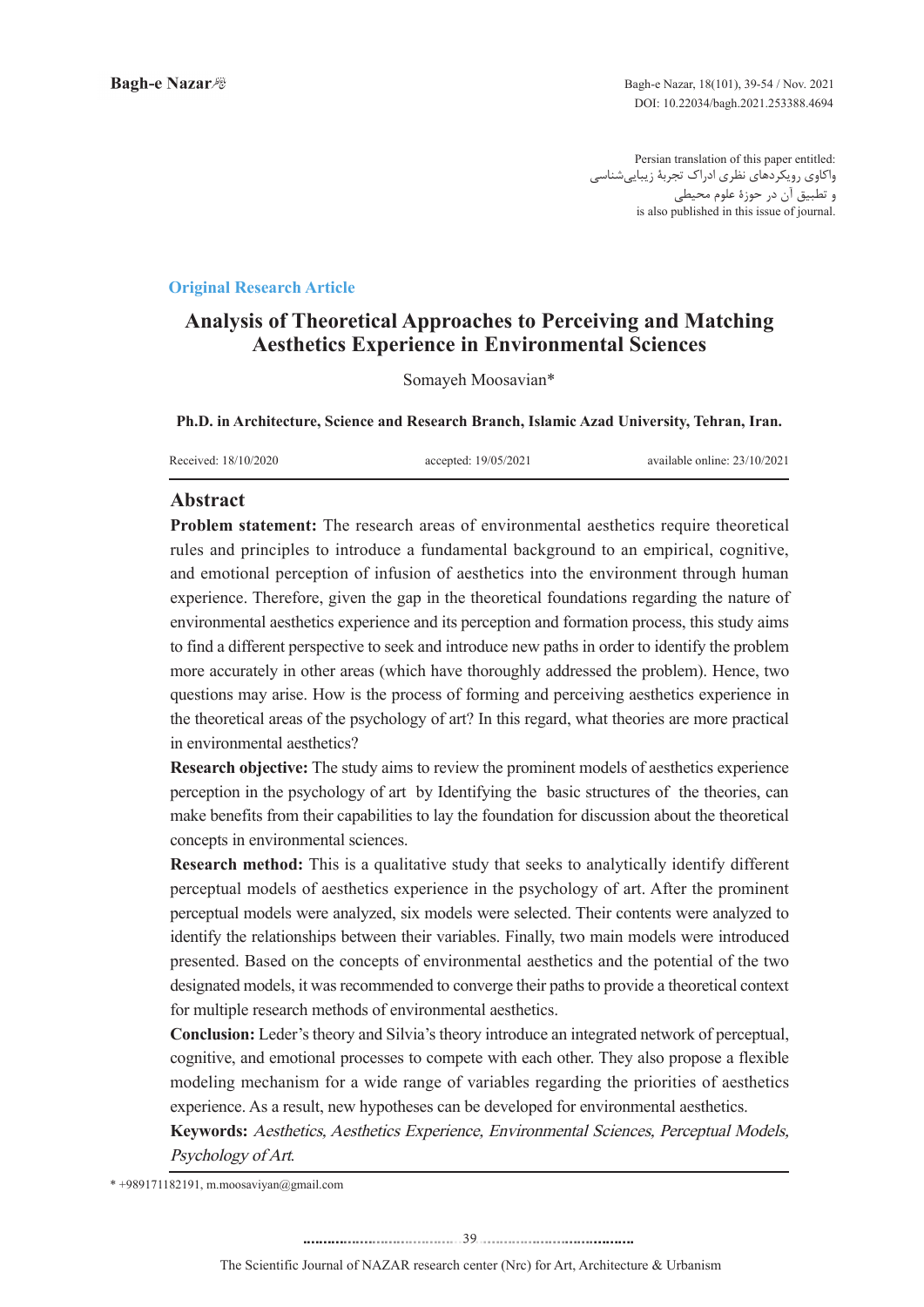### **Introduction and problem statement**

The concept of aesthetics has always attracted philosophers, psychologists, and recently neurologists. Since Plato, it has been complicated to perceive the nature of aesthetics in a more general attempt at analyzing human behavior and emotions. Therefore, instead of asking "What is aesthetics?" it is better to ask "What can aesthetics be?"; because this concept has countless definitions, most of which have at least one thing in common, i.e., experience. Known as a fundamental concept in the most prominent literature on the philosophy of art, aesthetics experience often has contradictory meanings. Although aestheticians accept that aesthetics is related to emotional phenomena, the role and content of such experiences appear to be falsely interpreted even in contemporary literature. It is necessary to explain that this concept is among the most complicated categories in the philosophy of art and empirical aesthetics. On the one hand, this interpretation matches the primary and fundamental sense of aesthetics, i.e., aesthesis or sensual perception. On the other hand, it is a subjective and inherently intrinsic state. Therefore, this concept has drifted away from the narrow perspectives of interpretative and conceptual analyses in recent studies and has been developing more extensively as a subset of perceptual processes toward empirical views. In this regard, an experience includes all the subjective capabilities which place all components together. Hence, identifying perceptual processes can provide the key to the perception of the ontological status of this experience. Accordingly, aesthetics experience is defined as the interaction between a perceiver's cognitive-emotional factors and the conceptual perception of a work's form structures. Thus, different theoretical areas, especially cognitive psychology and neurology, are trying to develop different dimensions of this concept.

This study aims to address the overlap of research areas in environmental aesthetics by analyzing different theoretical mechanisms through content analysis. Therefore, the study first analyzes a view of aesthetics formed in a perceiver's processing experiences and caused by interactions between the features of a driver and its resultant processing procedures. Reviewing such perceptual processes, this study also tries to reverse theoretical standpoints and develops them in environmental sciences, for the main approaches include addressing and matching theoretical structures in environmental studies to perceive the roles of different drivers and factors in improving the desirability of an environment. In fact, the goal of analyzing these theories is to determine their positions in discourses of human experience in interaction with the environment, in which a sense of pleasure plays a major part. Hence, this study focuses on the concepts that are more practical in environmental sciences to show the future research paths. This lays the foundation for a larger number of interdisciplinary discourses to develop more concepts and cognitive orientation in environmental aesthetics experience.

Therefore, two questions arise. How is the process of forming and perceiving the aesthetics experience in the theoretical areas of the psychology of art? In this regard, what theories are more practical in environmental aesthetics?

## **Research methodology**

This qualitative study adopts an analytical approach to review the main models of the psychology of art in order to identify the key approaches to the concept of aesthetics experience as well as the relevant underlying mechanisms. It should be mentioned that the first model, which discussed the process of empirical perception of aesthetics experience, was developed in 2004, before which other models merely gave definitions as to what and how this concept was. Those models have already been reviewed.

After different models were analyzed, six models were finally selected. The analytical procedure addressed the early, middle, and final steps of processing as well as their outputs. The criteria for selecting the six models were based on how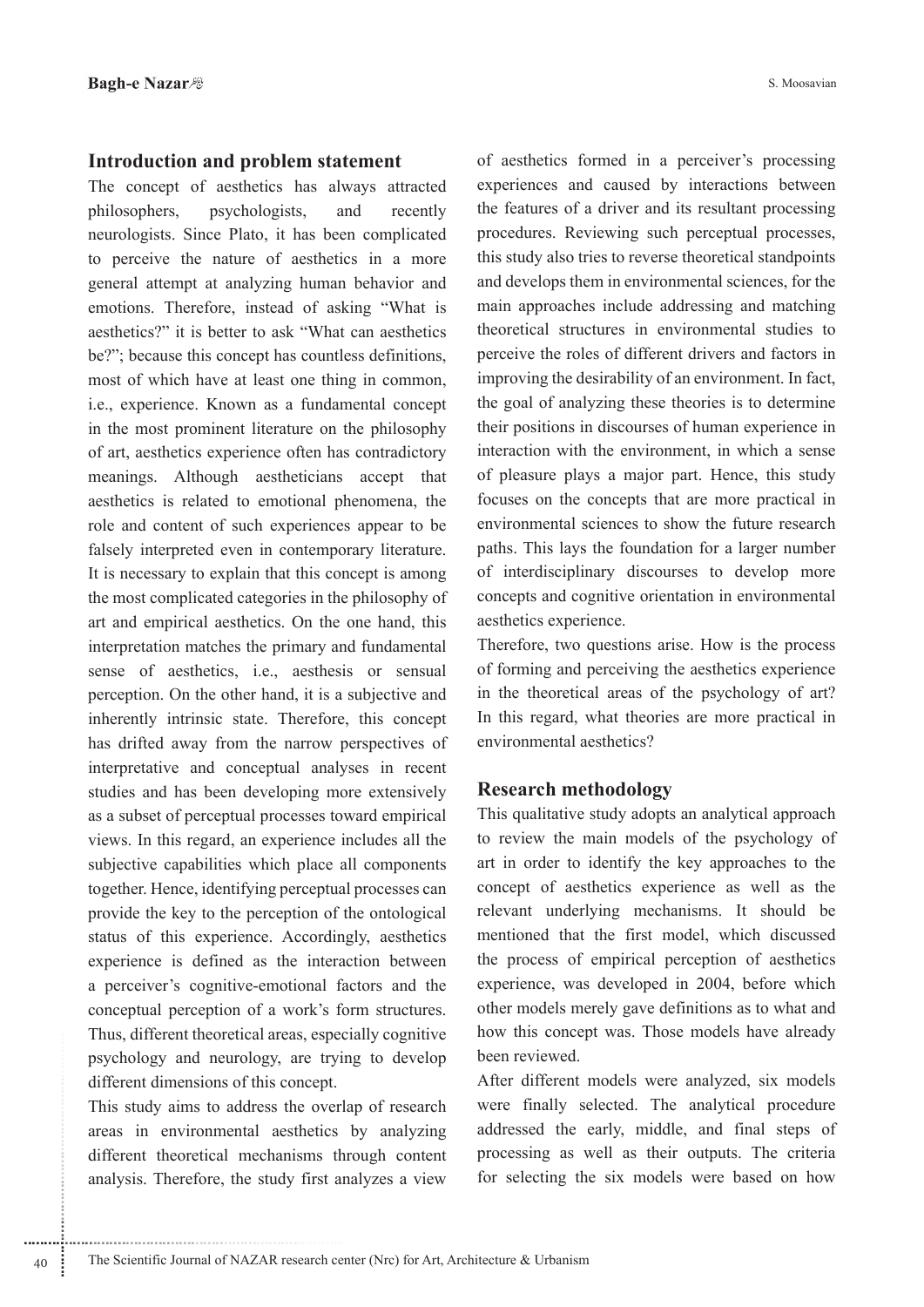the experience formation process was based on the diversity of criteria and researchers' different attitudes. Finally, an approach was selected for research purposes to match environmental sciences better. Therefore, the processes and dialectics of relationships between the variables of these models were analyzed through content analysis. Eventually, a context was provided for multiple research methods in environmental sciences by identifying two designated models and their relevant potentials in addition to proposing discourse and convergence on the paths based on the concepts of environmental aesthetics. Regarding the descriptive nature of this study, the goal is to review and match interdisciplinary approaches in contemporary studies including the views that initiate discussions on a topic and can be employed for the conceptual development of empirical subjects in environmental aesthetics.

### **Research background**

Considering their epistemological foundations, different studies of environmental aesthetics include certain assumptions regarding the relationships between a perceiver and an environment. Therefore, despite different research conventions in this area, typologies were presented to identify various environmental aesthetics criteria based on common goals (Table 1).

# **Theoretical foundations**

### • Nature of aesthetics experience

Regarding aesthetics experience, every discussion presumes a meaning of the term "experience" as a distinct category of other types of experience. In general, there are two major concepts of experience, i.e., 1. An epistemological concept described mainly as what "a person is exposed to"; and 2. an epistemological concept that guarantees the direct

Table 1. Typology of research approaches to environmental aesthetics. Source: author.

| <b>Theorists</b>                                                      | Typology of research approaches to environmental<br>aesthetics                                                                                                                                                                                                        | <b>Pattern models</b><br>(cognitive, objective, semantic, perceptual) |  |
|-----------------------------------------------------------------------|-----------------------------------------------------------------------------------------------------------------------------------------------------------------------------------------------------------------------------------------------------------------------|-----------------------------------------------------------------------|--|
| Chalmers (1978)                                                       | Presenting fundamental and practical research typologies:<br>1 quantitative methods including the admiration of aesthetics<br>(reactions and their factors), 2. qualitative methods including<br>aesthetics preference (identification of criteria) (Ja'fariha, 2017) | Cognitive, objective                                                  |  |
| Arthur, Daniel & Boster (1977)<br>Briggs & France (1980)              | 1. Direct approach (general preferences), 2. indirect<br>preferences (descriptive criteria)                                                                                                                                                                           | Cognitive, objective                                                  |  |
| Balling & Falk (1982)                                                 | 1. Objective approach, 2. Subjective approach                                                                                                                                                                                                                         | Objective, perceptual                                                 |  |
| Ribe (1982)<br>Gobster (1983)<br>Herzog (1989) Hetherington<br>(1991) | 1. Specialty-oriented approach, 2. Public preferences<br>approach                                                                                                                                                                                                     | Cognitive, objective                                                  |  |
| Daniel & Boster (1976)                                                | Evaluation of preferences and public perception                                                                                                                                                                                                                       |                                                                       |  |
| Zube, Sell & Taylor (1982)                                            | 1. Specialty-oriented, 2. psychosomatic, 3. cognitive,<br>4. empirical patterns                                                                                                                                                                                       | Cognitive, objective, semantic, perceptual                            |  |
| Daniel & Vining (1983)                                                | Holistic approach: 1. ecological, 2. form aesthetics,<br>3. psychosomatic, 4. psychology, 5. phenomenology                                                                                                                                                            |                                                                       |  |
| Hubbard (1996)                                                        | 1. Individual approach, 2. social approach                                                                                                                                                                                                                            | Cognitive, perceptual                                                 |  |
| Lothian (1999)<br>Daniel (2001)                                       | 1. Objective approach: evaluation of experts, 2. subjective<br>approach: public evaluation                                                                                                                                                                            | Objective, semantic, perceptual                                       |  |
| Bourassa (1990)                                                       | Development of the connective theory through, 1. biological<br>approach, 2. cultural approach, 3. individual approach                                                                                                                                                 | Cognitive, perceptual, objective                                      |  |
| Porteuos (2013)                                                       | Four areas: 1. humanists, 2. empiricists, 3. pragmatists,<br>4. planners, introduced through accuracy and connection                                                                                                                                                  |                                                                       |  |
| Dakin (2003)                                                          | 1. Professional, 2. empirical, 3. experimental approaches                                                                                                                                                                                                             | Cognitive, perceptual                                                 |  |
| Radovic (2004)                                                        | Cultural approach                                                                                                                                                                                                                                                     | Cognitive                                                             |  |
| Chen, Adimo & Bao (2009)                                              | 1. Direct evaluation, 2. Comparative evaluation                                                                                                                                                                                                                       | Cognitive, objective                                                  |  |

 $\frac{1}{2}$  41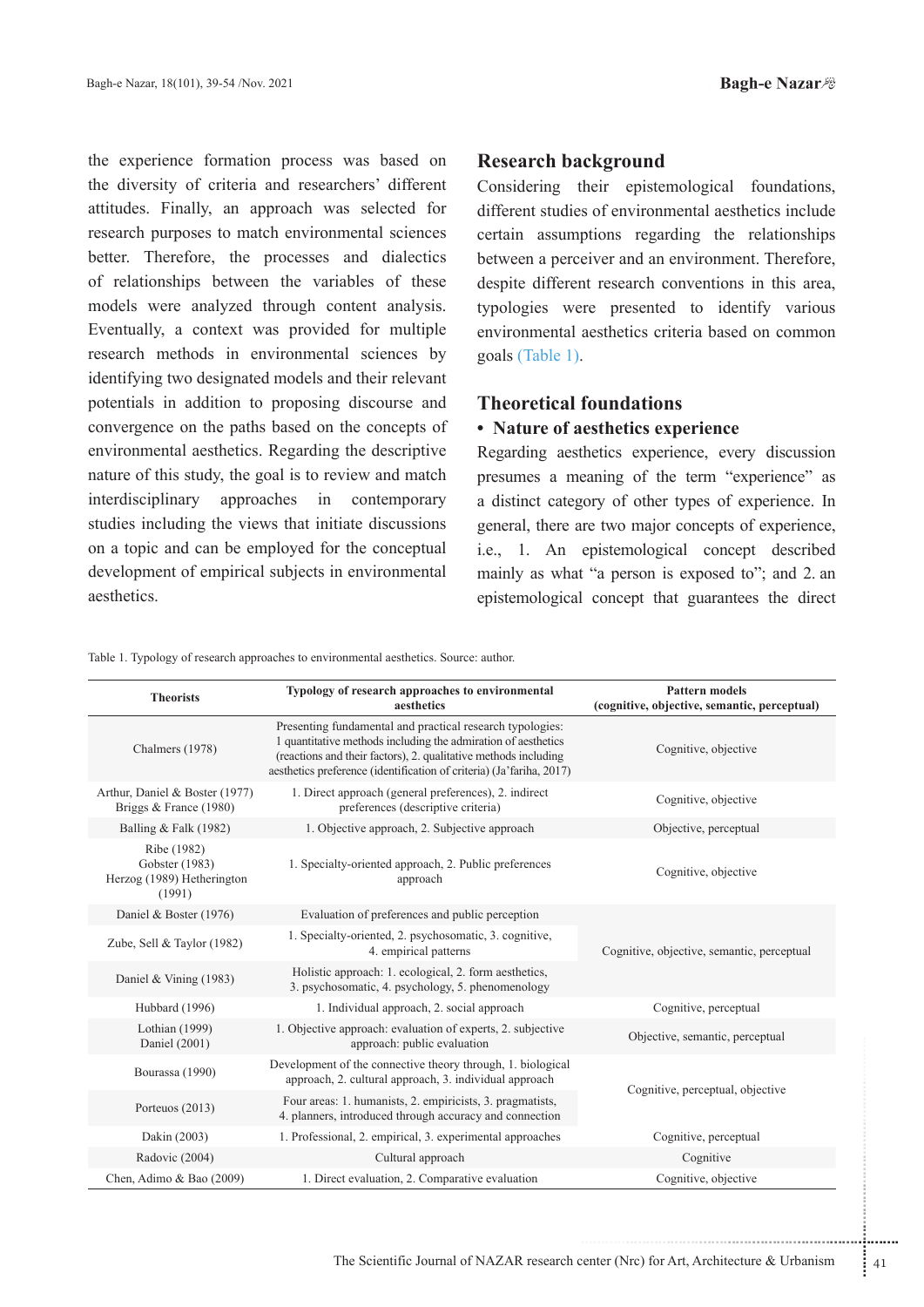and non-inferential cognition (Levinson, 2011). Accordingly, Guter believes that the idea of aesthetics experience was used theoretically in different eras for the following purposes: 1. To describe "epistemology" of the aesthetics realm by interpreting aesthetics experience as an inherently pleasurable state that is simultaneously centralized, thought-provoking, interesting, and intriguing but different from daily experiences as a result; 2. To explain the value of aesthetics through its "pragmatic" interpretation as the intensity of aesthetics experience; 3. To support "cognitivism" of aesthetics by interpreting the aesthetics experience as a transformational step in which an extraordinary cognition of the experienced matter is obtained or as a non-inferential method of identifying the objects that have lower metaphysical effects; 4. To "give identity" and grant personality

to works of art in the position of the source and base of the aesthetics experience to promote the inherent definition of art (Guter,  $2010$ ). Overall, descriptions of the philosophical concept of aesthetics experience and its constituent qualities bring about such different claims, from which it is difficult to select a prominent feature or common aspect.Hence, the diversities presented in Table 2 were taken into account to analyze the prominent ideas (aimed at determining the common features of this experience among all different manifestations). According to the analysis of theories of philosophical systems, such an experience has no certain and single attribute at all, although most theories emphasize a series of attributes that are very similar in some aspects. These concepts include passivity, isolation, mental distance, disinterest (unwillingness), and constant concentration of

Table 2. Concept of aesthetics experience from the perspectives of philosophers. Source: author.

| Scholars                                      | Components of aesthetics experience                                                                                                                                                                                                                                                                                                                                                                                                                                                                                                                                   | Approach                       |
|-----------------------------------------------|-----------------------------------------------------------------------------------------------------------------------------------------------------------------------------------------------------------------------------------------------------------------------------------------------------------------------------------------------------------------------------------------------------------------------------------------------------------------------------------------------------------------------------------------------------------------------|--------------------------------|
| Aristotle,<br>Thomas Aquinas,<br>Schopenhauer | Theory of reflection (intrinsic observation) and passivity<br>accurate and in-depth reflection; 2. disregarding everything, except for an object of interest; 3. the<br>living presence of what is perceived; 4. losing the will; 5. effective nature of experience; 6. pleasure<br>and the necessary cognition (Collinson, 2009, 53)                                                                                                                                                                                                                                 | Cognitive                      |
| Kant                                          | Disinterest (unintentionality): keeping away from the practical aspects and usefulness of an object<br>for a reflective involvement with its inherent existence (ibid., 71)                                                                                                                                                                                                                                                                                                                                                                                           | Epistemological                |
| Bullough                                      | Mental distance: the distance between an individual and their feelings to obtain aesthetics<br>experience (consciously or unconsciously) (ibid., 134)                                                                                                                                                                                                                                                                                                                                                                                                                 | Phenomenological               |
| Clive Bell                                    | Meaningful form: certain qualities or specific features of an object that are the necessary features<br>of aesthetics experience (ibid., 98)                                                                                                                                                                                                                                                                                                                                                                                                                          | Epistemological                |
| Dewey                                         | Retrieving the link between aesthetics experience and ordinary processes of daily life: 1. unity<br>and coherence; 2. qualitative self-awareness; 3. feeling; 4. expressive (feeling); 5. imagination;<br>6. visualization (perception of fundamental and physiological conditions) (Dewey, 2012)                                                                                                                                                                                                                                                                     | Pragmatism                     |
| Dufrenne                                      | Presence through the persecution of pre-reflection in body and sensual perceptions; 2. representation<br>of imagination through objective perception; 3. sympathetic reflection and feeling (i.e. feeling is<br>the point of unity for subject and object in aesthetics experience) (Dufrenne, 2017)                                                                                                                                                                                                                                                                  | Phenomenological<br>perception |
| Beardsley                                     | Topic orientation: "a certainly accepted direction for the sequence of a person's mental states<br>through objectively visual features" (Levinson, 2011, 70) or object-orientation according to<br>Collinson (2009, 154); 2. tangible freedom (free of previous and future concerns); 3. impartial<br>effects (i.e., a feeling that exists emotionally in subjects of interest in a not so far distance); 4. active<br>exploration: activating brain forces; 5. integrity or comprehensiveness: a feeling of unity and<br>necessary satisfaction (Levinson, 2011, 70) | Epistemological                |
| Scruton                                       | Imaginative perception (Scruton, 1989)                                                                                                                                                                                                                                                                                                                                                                                                                                                                                                                                | Epistemological                |
| Leath                                         | Intensity of (unconscious) concentration (Leath, 1996)                                                                                                                                                                                                                                                                                                                                                                                                                                                                                                                | Epistemological                |
| Schusterman                                   | Value dimension; 2. phenomenological dimension concentrating on the immediate presence of<br>emotional pleasure and attraction and differing from daily experience; 3. semantic dimension;<br>4. boundary determination dimension that is art-specific (Levinson, 2011, 82)                                                                                                                                                                                                                                                                                           | Phenomenological               |
| Carroll                                       | Content-oriented narration based on the aesthetic attributes of an object such as unity, diversity,<br>and intensity; 2. effect-oriented narration based on sympathetic attention and thoughtful reflection<br>of such topics as reliance on addressee feelings, attention to objectivism, sense of freedom, active<br>exploration, disinterest, and sense of integrity (Carroll, 1999, 314)                                                                                                                                                                          | Epistemological                |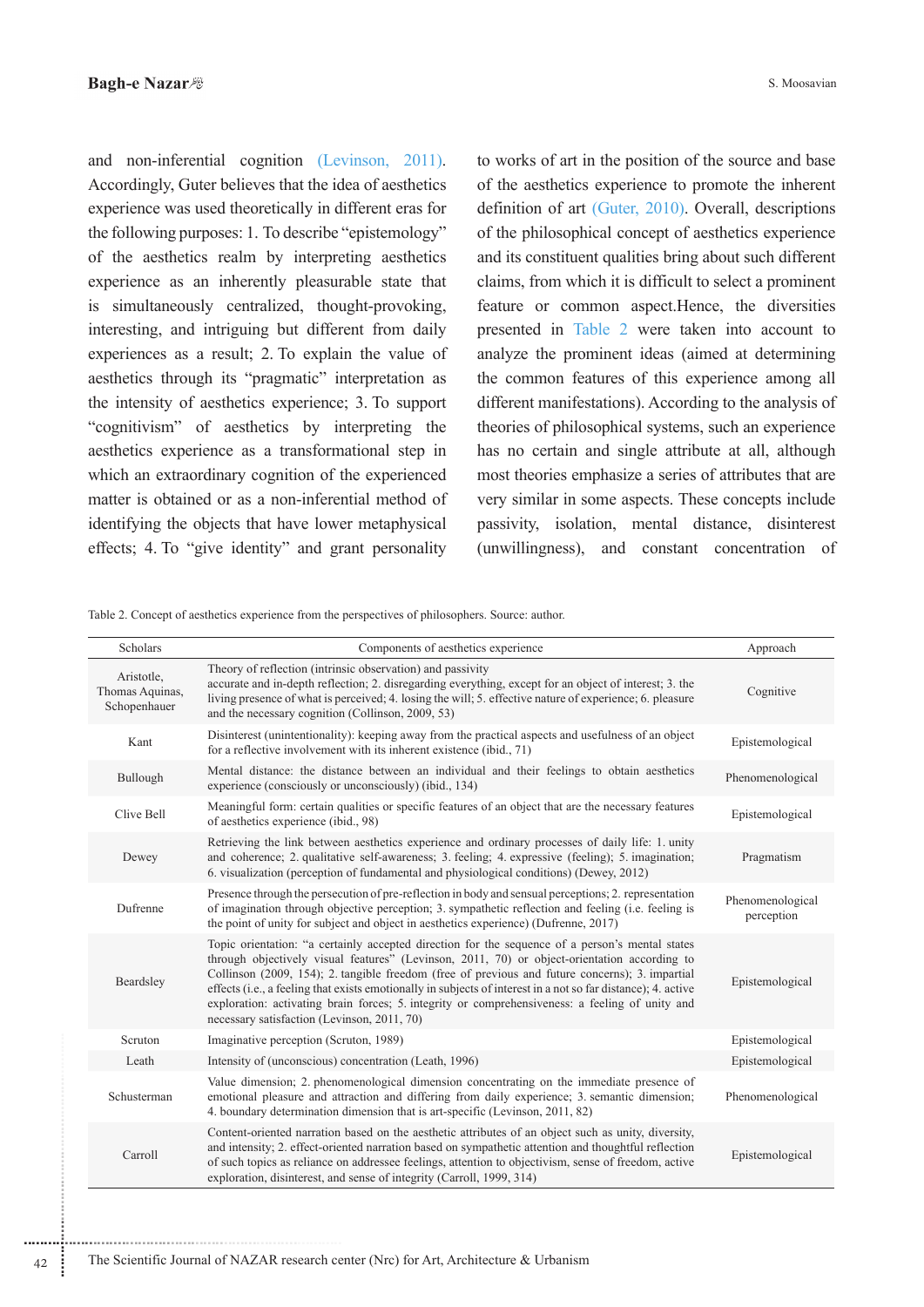attention. Although these concepts have different levels of importance within the range of theoretical systems to which they belong, they share some commonalities. In general, the evaluation of these theories indicates that an aesthetic experience is a kind of immediate mental state affected by something beautiful through an unintentional and non-cognitive approach experienced in the face of beauty. Therefore, it has no provable and objective form and is mainly an epistemological reportage of an experience, and everybody can have a claim regarding its occurrence or lack of experience subjectively.

Hence, the conceptual analyses presented by Schusterman (1997) and Bergeron and Lopes  $(2012)$  can be taken into account. They introduced three main aspects that would give an aesthetic quality to every experience: 1. The aesthetics experience has a specific dimension in the state which includes evaluation of the matter; 2. It has an epistemological or emotional dimension which is subjectively perceived and can also draw human attention; 3. It has a semantic dimension, i.e., this experience is considered a conceptual experience that is not a stagnant feeling. They also stated that there would be no reason to believe that all three dimensions should be required in every case of aesthetics experience. A few aesthetics experiences might depend on perceptual qualities, although others are related to significant or stimulant aspects (Leder & Nadal, 2014, 445). Thus, it can be claimed that no single interpretation of aesthetics experience is able to give certain features that could be the base of what it is. Given the complexity of the concept, it would be futile to determine fundamental conditions unless the correct perception is resorted to because it is a major step in the method of thinking about the structure and process of this experience, including its different perceptual/ cognitive aspects.

# • Perceptual structure of aesthetics **experience**

The recent decade has witnessed the revival of empirical and psychological approaches,

especially the development of cognitive models in the experience of processing aesthetics. These approaches understand the aesthetics perception as a multidimensional framework and by emphasizing perceptual processes, consider complicated methodologies. Hence, it is necessary to highlight the contexts in which main models emerge before they are introduced.

The convention of empirical studies of aesthetics started first with the works of research conducted by Fechner<sup>1</sup> (1801-1889) and concentrating the effects of stimulant features on preference reactions. After that, Berlyne (1971-1974) validated many of Fechner's principles empirically. Using Fechner's distinction between intellectual aesthetics and empirical aesthetics, Berlyne prioritized the empirical aesthetic method over correlation approaches. Berlyne did not propose a general theory but developed an exploratory framework to perceive motivational processes which would confirm inquisitive responses and exploratory behavior and relate to aesthetic phenomena. In Berlyne's approach, stimulation potential or the degree of increased stimulation by a stimulant was considered an essential concept.<sup>2</sup> Berlyne believed that stimulation potential would result from three types of variables: 1. Psychosomatic features (e.g., brightness, sound intensity, and qualitative differences of colors); 2. Ecological features (i.e., meaning or amount of a stimulant signal resulting from biological useful or harmful conditions); and 3. Collective features (e.g. novelty, complexity, uncertainty, conflict, or surprise caused by comparing different segments of a stimulant or between one stimulant and previous  $expectations)$  (Seeley, 2014, 1).

The contract of strategies in the correction of exploration. This theory consists<br>  $\therefore$  1. A group of stimulant features<br>
eneral variables; and 2. Motivation<br>
evard and preference mechanism.<br>
le consist of stimulant facto Berlyne's aesthetics (1974) was based on experimental studies controlled through advanced methods of behavioral sciences regarding the theory of inquisition and exploration. This theory consists of two aspects: 1. A group of stimulant features known as general variables; and 2. Motivation regarded as a reward and preference mechanism.

General variable consist of stimulant factors such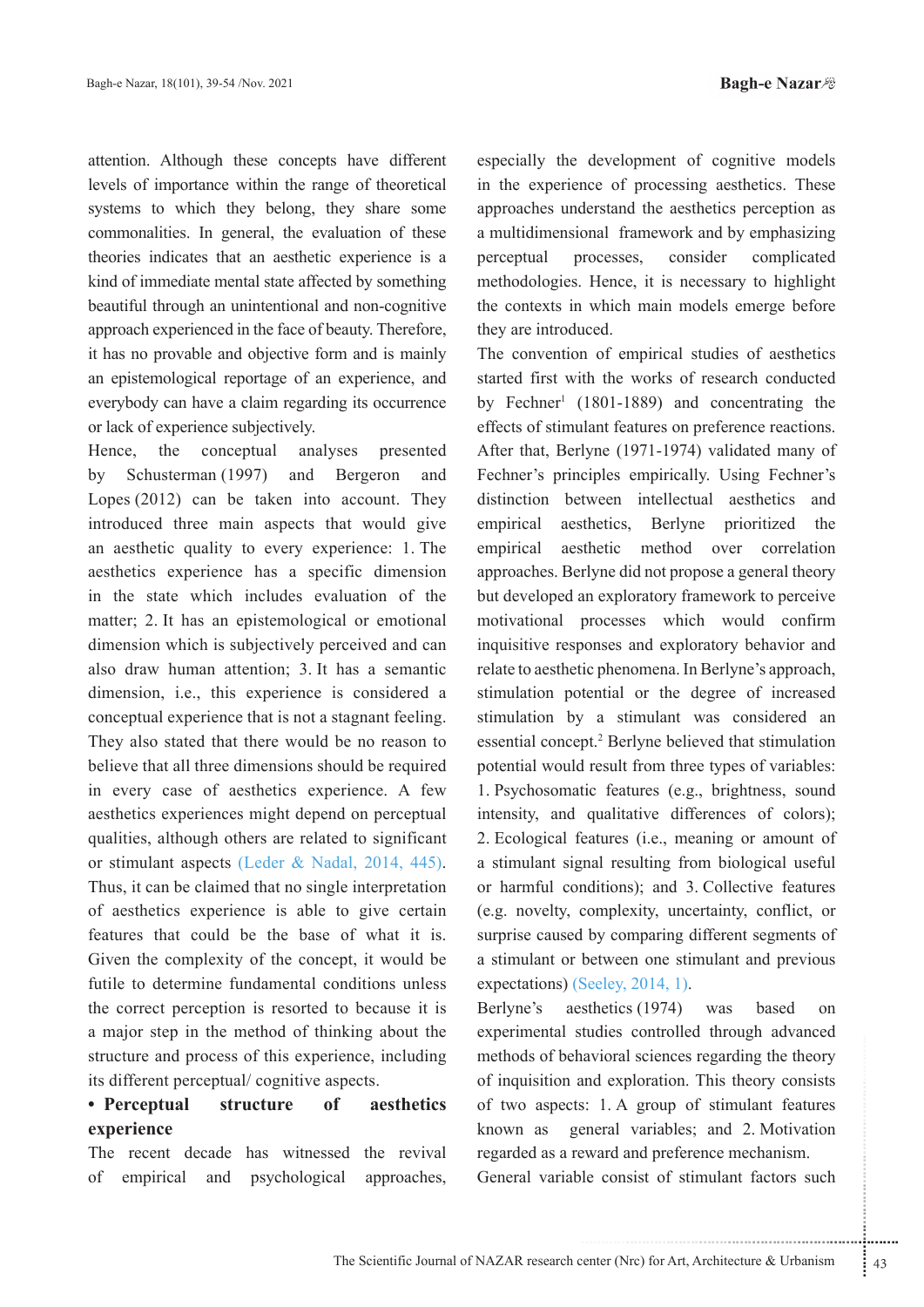as complexity, novelty, uncertainty, and conflict. According to Berlyne, these apparently different features have two key similarities. First, each of them includes a comparison of different types of information, such as input information with the expected information (novelty or uncertainty) as well as different information elements regarding the stimulation (conflict or complexity). The term "collective" shows that information should be collected from several sources to decide on the complexity and novelty of a model. Second, every collective variable has motivational potentials and can affect the intensity of motivation; therefore, stimulants of complexity, novelty, uncertainty and conflict can increase stimulation (cited in Silvia,  $2005, 343$ ). Arnheim  $(1985)$  criticized the Berlyne's aesthetics and some other philosophers who did not approve of the boundaries of Berlyne's theoretical framework, approach, and methodology (cited in Cupchik, 1986). Moreover, although Berlyne's collective model is still dominant, it is not the only prominent theory of emotional responses.

Developed by Martindale and Moore, the "prototype" preference" model is considered the right alternative to Berlyne's theory. Martindale said that two stimulants of equal stimulation potential should be preferred equally. For instance, humans like the white noise and sound with a specific intensity that stimulates an equal level of arousal. Thus, what distinguishes aesthetic objects from normal objects? Martindale found a potential solution showing that the meaning or identity of a better stimulation could justify aesthetics priorities over general variable. Martindale proposed this theory as a cognitive alternative to Berlyne's view. Therefore, pleasure is an objective index of features that would match the main distinction of a category. In other words, people prefer a group of aesthetic objects that are specific to their category of interest (such as a familiar style) (Martindale  $& Moore, 1988$ ).

According to Silvia's critical perspective  $(2005)$ , the contradiction between Berlyne's stimulation model and the prototype preference model is apparently unimportant, for the motivation model is not executable anymore. In addition, the prototype model has many common limitations. Like motivation, prominence also affects emotional responses (e.g., preferences but not specific emotions). In other words, this theory is unlikely to succeed in making predictions regarding positive emotions, i.e. pleasure or interest. Presumably, the fact that prominence causes a positive emotional response indicates what negative emotional response results from lower prominence (Silvia,  $2005$ ,  $352$ ). Taking a critical look at Berlynes inverse U curve, Silvia also stated that an evaluation approach would implicitly indicate that the effects of events would not be based on the emotions caused by objective features of events but caused by the subjective interpretations of events. As a result, the analysis of the general rule of stimulant intensity and emotional response, which is independent of a stimulant's subjective meaning, appears to be confusing. Second, the inverse U curve refers to the relationship between the public stimulant's intensity and its public effect. From an evaluative standpoint, stimulants are important because they provide the specific interpretation of significance; therefore, it is not important to integrate separate evaluations  $(e.g., novelty and confrontation potential). It is also$ apparently improbable that emotion is public but distinguished between specific emotions *(ibid., 353)*. Therefore, the prototype preference theory is not the only cognitive alternative to Berlyne's approach. In fact, the processing dominance theory identifies the pleasure of a stimulant through the simplicity or dominance of processing. Dominance is related to familiarity, form (symmetry or high contradiction), or categorical processing of a stimulant. Accordingly, cognitive processes have the pleasurable feature, and pleasure is the index for measuring uniform interactions with an artwork (principles of repetition and boredom) (Seeley,  $2014$ ,  $2$ ).

As discussed earlier, the most important point now includes modeling attempts based on the abovementioned theories. Since 2004, a new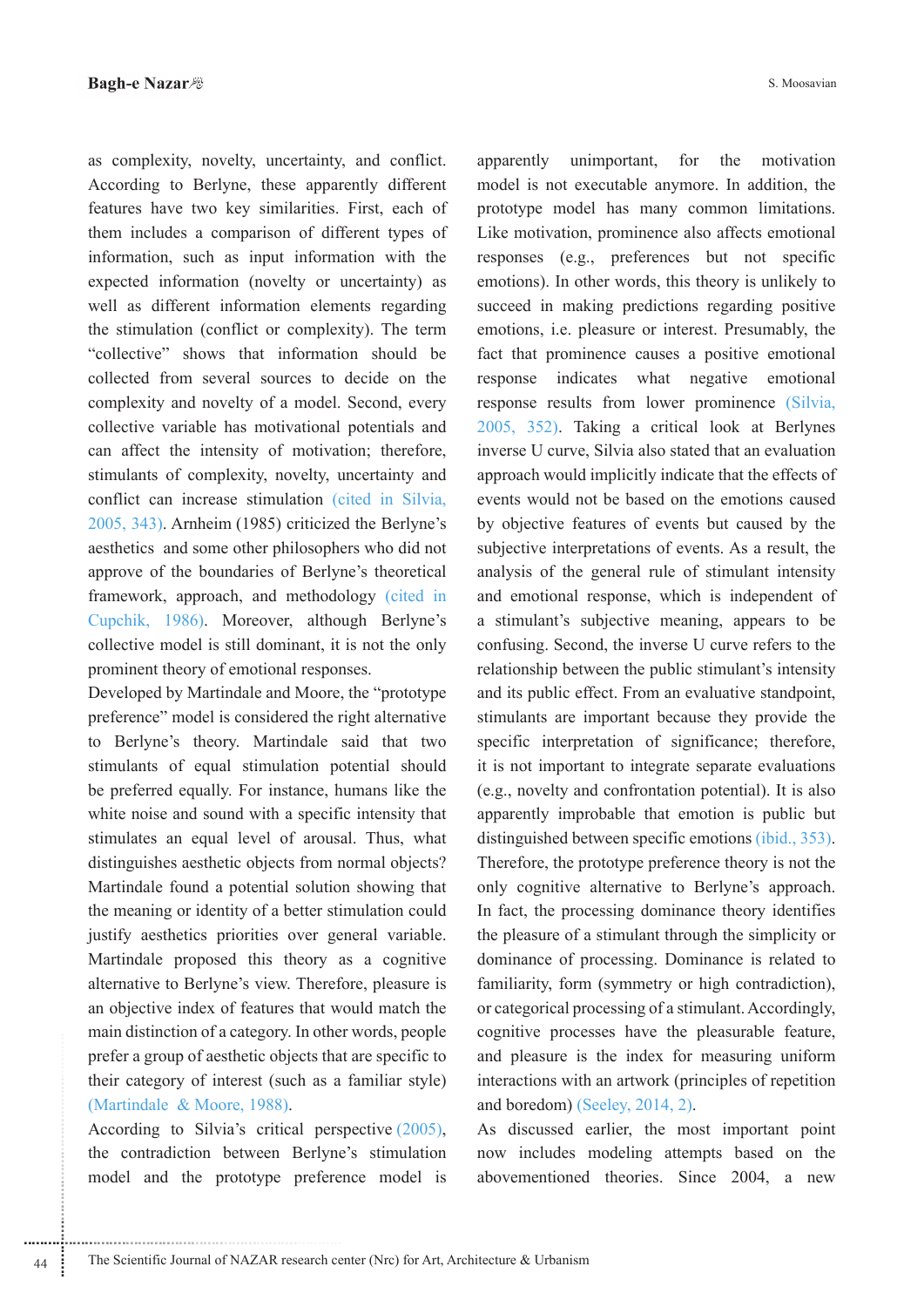**Bagh-e Nazar** 

emphasis on such modeling techniques has turned into the center of theoretical identification of aesthetics experience for the first time ever. Most of such models explain the center of the new empirical research hypotheses as a link between psychological and neurological theories. These models are often developed by different researchers; therefore, they emphasize relatively different problems or benefit from different visual styles. Hence, these models have recently helped develop hierarchical theories and model aesthetics information processing on a multistep process within a process-oriented framework. In other words, every process begins making after several processing steps by creating with a stimulant input and ends with final decisiona deeper relationship, which is the evaluator's judgment.<sup>3</sup>

### **Perceptual models of aesthetics experience**

As mentioned earlier, different theoretical approaches are considered to be the base for today's modeling.<sup>4</sup> They also introduce a research trend that varies from emphasis on separate and often visual elements to emphasis on the interactions between a more complicated series of different factors (which can cause feelings or physiological reactions). Currently, these perceptual models have often turned into key theories of aesthetics that determine the boundaries of empirical studies. Therefore, six main models are introduced and analyzed to show the generalities of contemporary approaches to aesthetics experience. This analytical process addresses the early, middle, and final steps of processing as well as their psychological outputs or outcomes. For research purposes, an approach is finally selected to have the highest adaptability in environmental sciences. Furthermore, these six models are not the only important models. They were selected because they present clear psychological explanations on the underlying processes of aesthetics experience. They are also more practical than other models now  $(Table 3).$ 

The studied models often consist of three main

components, the first one of which includes the inputs that create an experience. These inputs might include a visitor's personal characteristics, socioeconomic status, and emotional state, as well as the physical features of an artwork and its history. This early step highlights attention and early, spontaneous, and bottom-top (emotional) processing. The second component includes the processing mechanisms, which operate on inputs in specific steps. This middle step shows specific processes that include object recognition, classification, and referral to memory. The third component contains mental and behavioral outputs resulting from process. Although most of the models are formed in the second step of actual processing, the final step highlights more prominent cognitive components such as thinking and association. These six cognitive models consist of certain elements which are noticed to create aesthetics experience.

These elements are 1. The feedback relationship between perceptual, cognitive, and emotional processes; 2. The role of sensual mechanisms in processing aesthetics information; and 3. Difference between the early (perceptual) steps focusing on the physical features of an object and the final (cognitive) step that evaluates the semantic aspects of an artwork. Given the attributes of these six models, the features of the two models (Leder and Silvia) are more comprehensive; therefore, they are considered complementary models in environmental sciences. In fact, Chatterjee's model and Locher's model are based on the visual processing of an artwork, whereas Cupchik's model has a pragmatic/ cognitive approach, and Pelowski's model has a sympathetic/ cognitive perception of aesthetics experience.

### **findings of Analysis**

Findings<br>
e fundamental cognitive mechanisms,<br>
osed by Leder et al. (2004) highlights<br>
: of top-down effects in aesthetics<br>
This model considers aesthetics<br>
cognitive process along with the<br>
enter (Nrc) for Art, Architectu Emphasizing the fundamental cognitive mechanisms, the model proposed by Leder et al.  $(2004)$  highlights the importance of top-down effects in aesthetics experiences. This model considers aesthetics experience a cognitive process along with the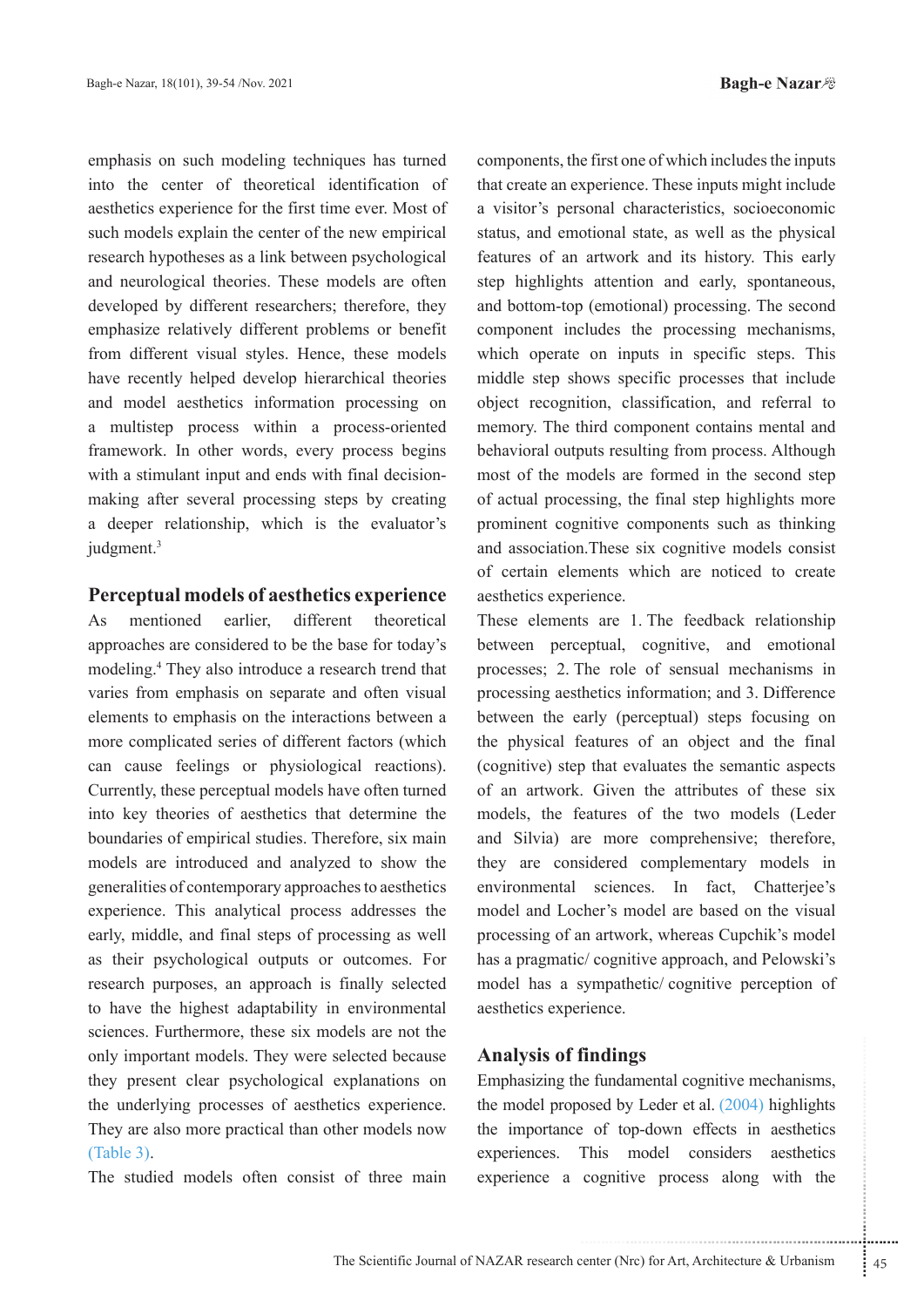#### Table 3. Perceptual models of aesthetics experience. Source: author.

| <b>Theorist</b>                               | A perceptual model of<br>aesthetics                         | <b>Structure of theory</b>                                                                                                                                                                                                                                                                                                                                                                                                                                                                                                                                                                                                                                                                                                                                                                                                                                                                                                                                                                                                                                                                                                                                              |
|-----------------------------------------------|-------------------------------------------------------------|-------------------------------------------------------------------------------------------------------------------------------------------------------------------------------------------------------------------------------------------------------------------------------------------------------------------------------------------------------------------------------------------------------------------------------------------------------------------------------------------------------------------------------------------------------------------------------------------------------------------------------------------------------------------------------------------------------------------------------------------------------------------------------------------------------------------------------------------------------------------------------------------------------------------------------------------------------------------------------------------------------------------------------------------------------------------------------------------------------------------------------------------------------------------------|
| Chatterjee (2004)                             | Neurocognitive model                                        | In this model, visual interaction with artwork has many components, and experience emerges<br>from a series of different reactions to these elements. The main theories emphasized by<br>this model were adopted from studies of the watching process. According to this model,<br>the visual aesthetics perception includes a complicated hierarchy of processes, including<br>perceptual and cognitive processes playing a key role in processing every visual object and<br>activating emotional processes (pleasure or satisfaction with beauty); the ultimate experience<br>of beauty caused by the interactions between the stimulant's features (complexity, novelty,<br>asymmetry, balance lines, proportion, and equilibrium) and a perceiver's emotional and<br>cognitive processes (personality, specialty, cultural background, etc.).                                                                                                                                                                                                                                                                                                                      |
| Leder, Belke,<br>Oeberst &<br>Augustin (2004) | Model of aesthetic<br>judgments and admiration              | This model shows that aesthetics experience includes several information processing steps. It<br>focuses mostly on the adaptability of perception to different factors existing in the appearance<br>of an artwork. Nevertheless, it mixes sensual information with "conceptual and abstract"<br>meanings in addition to sensual-physical reactions.                                                                                                                                                                                                                                                                                                                                                                                                                                                                                                                                                                                                                                                                                                                                                                                                                    |
| Cupchik& Gignac<br>(2007)                     | Separation/aesthetics and<br>pragmatic approaches to art    | This approach mixes "daily pragmatism" and "aesthetics" with the state which a visitor selects<br>to determine the final results. The pragmatist state includes a mainly cognitive schema-based<br>evaluation in which an individual assesses meaning and importance. At the same time, the<br>aesthetics state consists of qualitative features of texture, memory, and sensual-physical<br>state of an individual in relation to the "style and symbolic information" of an artwork. This<br>state includes a "more comprehensive" or more reactional evaluation in which "the specific<br>secrets of interpretation of the artwork are entangled with an individual's emotional reactions<br>and dimensions of pleasure and stimulation".                                                                                                                                                                                                                                                                                                                                                                                                                            |
| Silvia (2005)                                 | Model of evaluation and<br>feelings of art                  | Emphasizing the role of subjective evaluations, Silvia discusses that the wide range of<br>ordinary feelings can be a part of aesthetics experience. Evaluations constitute the key to a<br>mechanism that is the base for the extraction of different feelings in response to aesthetics<br>topics. Based on the "evaluation theory," Silvia links the reactions to the personal relationship<br>between a visitor and an artwork. According to Silvia, every feeling includes a different<br>structure of evaluation or a series of evaluations that would form the expected reaction.<br>Evaluations are inherently subjective, and the main hypothesis is that evaluations (not the art<br>object) are considered the cause of artistic experiences.<br>Criticizing Berlyne's theory+(1974), Silvia believes that motivational outcomes are<br>considered either valuable or valueless in the motivation model. As a result, only positive<br>and negative states are considered subjective reactions. On the contrary, evaluation theories<br>focus on a wide range of emotions such as happiness, interest, surprise, sadness, and hatred<br>(Silvia, 2005, 346). |
| Locher, Overbeeke<br>& Wensveen<br>(2010)     | Visual processing model                                     | The relationships between eye movements and resultant patterns of cursory looks while<br>processing an artwork have been described as visual (individual action) based on three<br>factors: 1. Visitor-related texture: an individual's personality and intrinsic processes;<br>2. Artwork-related texture: the physical aspect of art; 3. Interaction atmosphere: the physical<br>confrontation between a visitor and an artwork.                                                                                                                                                                                                                                                                                                                                                                                                                                                                                                                                                                                                                                                                                                                                      |
| Pelowski & Akiba<br>(2011)                    | Reactions of difference and<br>diversity in the face of art | The model of "perception of art through a visitor's emotional/sympathetic alignment with an<br>artwork or an artist" or "cognitive evaluation of information from an artwork" were matched<br>through the adaptability of personal schema with the desired object.                                                                                                                                                                                                                                                                                                                                                                                                                                                                                                                                                                                                                                                                                                                                                                                                                                                                                                      |

continuous improvement of emotional states that result in aesthetics emotion. Therefore, all steps of cognitive processing are accompanied by feelings, and successful processing leads to positive emotional states (pleasure or satisfaction).

Leder's model (box-model) proposes five classification (of an artwork body). The five steps consecutive steps after the early step of preare described as follow: 1. Perceptual analysis, which primarily analyzes the visual features of an object (including complexity, symmetry, contrast, classification, sequence, color, etc.); 2.Classification of implicit memory, in which an artwork is processed by benefiting from a visitor's experiences, skills, and specific schemas (familiarity, being a prototype, and effects of changes); 3. Explicit classification, in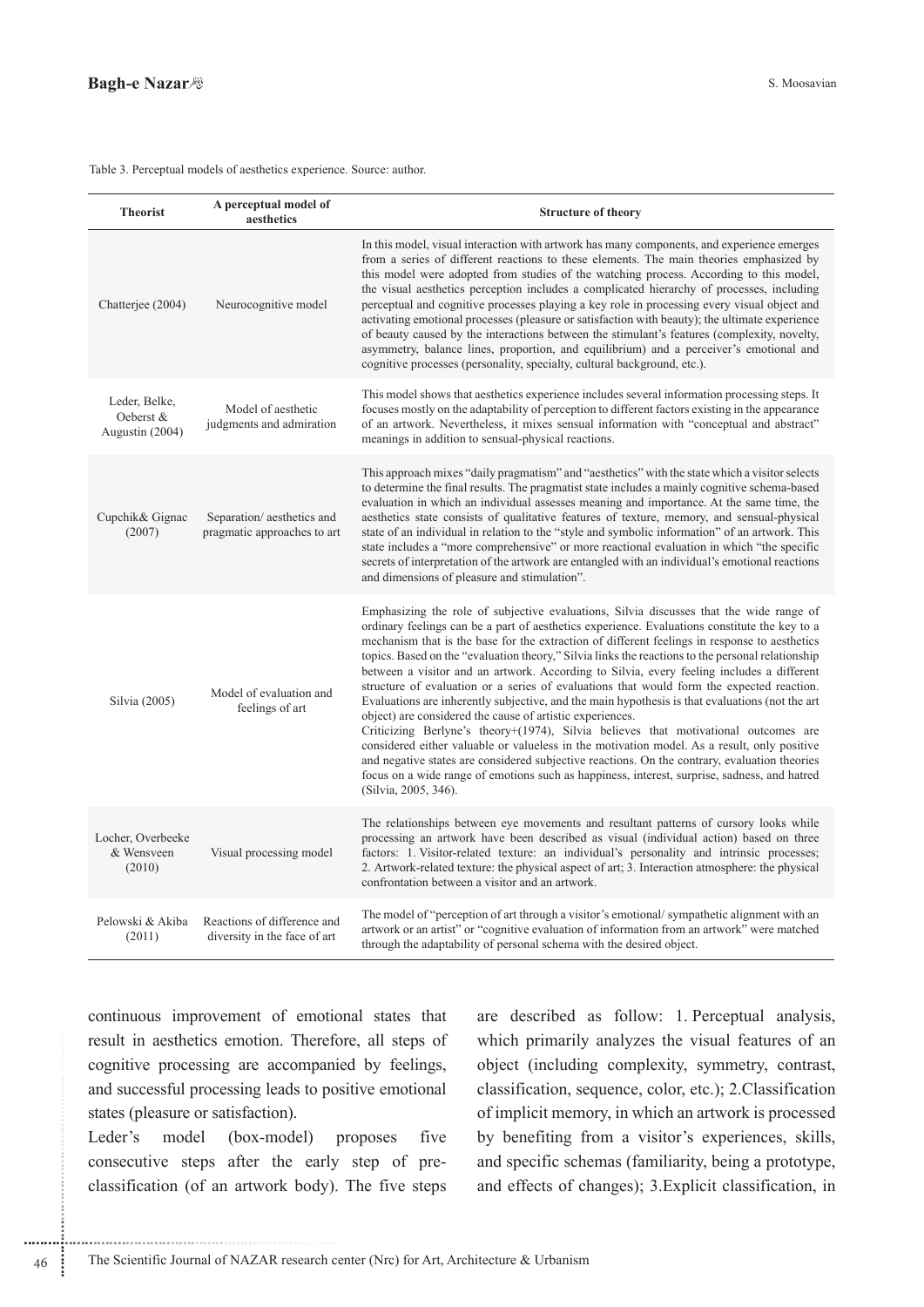which an individual matches visual or conceptual factors such as implications or style of the artwork (processing the style and content affected by an individual's knowledge and specialty); 4. Cognitive dominance, in which an individual discovers the meaning by interpreting and communicating with the existing knowledge; and 5. Evaluation (measuring the dominating process) in which the processing results are put together and maximized in aesthetics judgment and probably aesthetics feelings. This model distinguishes between explicit and implicit processing frameworks, and the first two steps (or probably the first three steps) occur unconsciously or slightly consciously. In the next steps, there is the self-awareness or self-referral processing component in which a visitor evaluates their emotional state and uses the information to realize the satisfaction state. A very important point in this model is the feedback loop between cognitive dominance and evaluation. The results of cognitive dominance are constantly evaluated to determine how much the artwork has been perceived successfully. In this step, evaluation starts another process by measuring the success of aesthetics processing. In the end, this process results in two parallel outputs: aesthetics judgment and aesthetics emotion (such as pleasure) (ibid.).

The steps of cognitive dominance processing and evaluation are closely related because they create a feedback loop. The results of the cognitive dominance step are constantly evaluated in relation to its success to show a satisfactory perception and expected changes at a level of ambiguity (i.e., the cognitive measure which processes most of the stimulants). Therefore, the evaluation step directs the aesthetics processing through its successful evaluation. In addition, a backward loop is employed to start processing more information. When the subjective evaluation does not succeed, information processing can be driven toward previous steps. This model highlights different inputs, and the steps of integrating implicit and explicit memory are affected by an individual's previous experiences. Previous experiences or skills affect a person's evaluation of the prominence and smoothness of an artwork in the second step of the model. This will in turn affect the individual's feelings and positive negative evaluations. This step includes explicit classification, light processing, and themes of an artwork based on a visitor's personal characteristics such as knowledge, preference, and cognition. Leder et al. named the entire process "aesthetics experience" (Fig. 1).

Following Leder's model, Silvia evaluated interest, emotions of discovery, intrinsic motivation, and inquisition. Moreover, the theories of emotional evaluation are mainly based on the evaluation of events but not merely the events themselves. In fact, they are caused by emotional experience. This theory strongly proves the evaluation theories within the framework of contextual and subjective approaches to perceive emotions and feelings. Therefore, events result in no feelings and emotions. In fact, emotions are caused by the subjective evaluation of events. In this theory, aesthetics experience includes something more than mere preferences and covers a variety of emotional reactions, including a period of aesthetics as much as wonder and excellence and another diversity of emotions often based on knowledge.

..................................................................... ....... ........ ........... ...... ....... ........ .......... ........... The basic assumption of Silvia's emotional evaluation is that emotions are caused by the subjective evaluations of events. This structure consists of two main components, the first of which is the control of novelty that refers to a series of variables that result in processing confusion. In other words, evaluating an object as novel, unfamiliar, uncertain, complicated, contradictory, and mysterious shows this kind of evaluation. In this case, it is similar to Berlyne's theory of general variable (1960). The second evaluation is to control the confrontation potential, which refers to the ability to understand a novel, unfamiliar, and complicated object, which is identified by the early evaluation. Unlike the control of novelty, the control of confrontation potential has no equivalent in Berlyne's theory. This evaluation is subjective and metacognitive, for it highlights the judgments of perception, knowledge, and significance (Silvia, 2005, 347).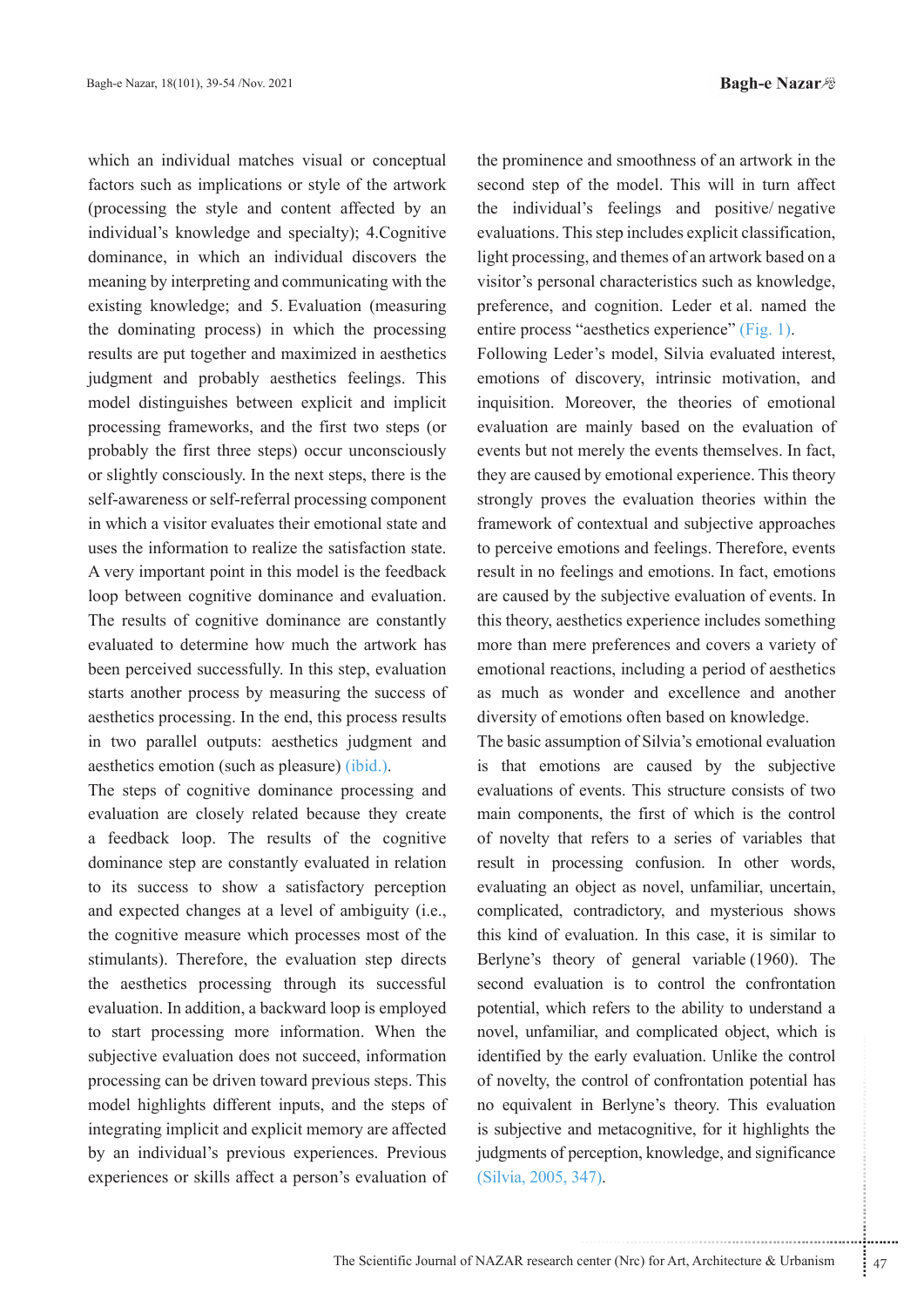

Fig. 1. Model of aesthetics experience. Source: author based on Leder & Nadal, 2014.

Silvia uses the term "motivation potential" as a series of a stimulant's features having some common effects. Nevertheless, this term is defined as a stimulant's features, i.e., the reports of variable effects that can lead to motivation potential can also be independent of every theory pertaining to the role of stimulation. As a result, considering stimulation as a moderating mechanism can improve theories of motivation and emotion in aesthetics experience, means motivation potential which through subjectivity in theories of evaluation (ibid., 352)  $(Fig 2)$ .

### **Discussion**

The novel attitudes to environmental aesthetics are first taken into account to analyze how much they match designated perceptual models. Recently, Berleant has introduced a new paradigm in environmental aesthetics with two motivations: the first of which is to put away contradictory concepts of objectivity/subjectivity, whereas the second is to reduce the distance between a perceiver and the evidence so that the evidence can be completely perceived in a multisensory manner. Berleant used the term "interactive aesthetics" which emphasizes the importance of immediate sensory relationships between humans and phenomena as well as the comprehensive and contextual features of aesthetics perception. This interaction includes active participation in perceptual processes such as physical activities or creative perceptual interaction in the environment. The aesthetics interaction attributes beauty to its etymological origin with an emphasis on the early feelings of perception of a sensory experience. Perception is simply reconfigured to detect the mutual activities of all feelings, including motor senses. Therefore, continuous actions turn into the dimensions of the aesthetics process, and the perceptual experience is perceived actively and directly. This theory states that the aesthetic value is a prominent feature in the mutual and twosided process of perceptual participation between a perceiver and the environment. According to Berleant's theory although the necessary condition for aesthetics experience is to perceive the environment through senses, the perception only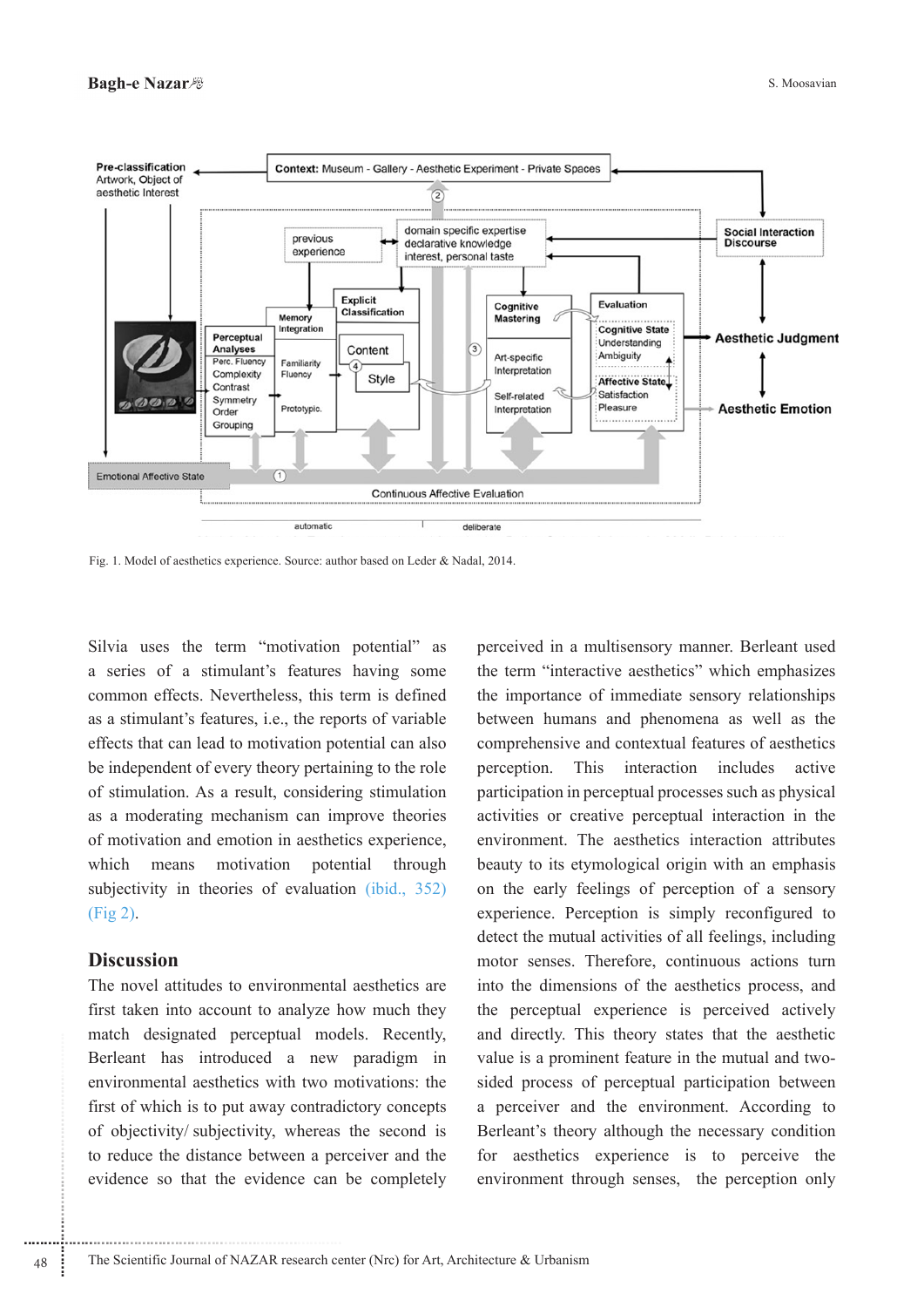

Fig. 2. Emotional evaluation model. Source: author based on Silvia, 2005.

cannot improve the cognition of aesthetics. but also, it is the perceptual realm that intensifies awareness of aesthetics (Berleant, 2013). Moreover, according to the Gestalt theory, perception is a sensory tool in an active and exploratory manager to interpret the qualities of the environment  $(Bell, 2013, 72-75)$ .

Saito emphasizes the importance of numerous relationships in the informed perceptual experience. According to Saito, aesthetics experiences are often interpreted as the positive results of a successful achievement caused by an object and the mutual effect of humans (Saito, 2008, 461). Saito introduced a special quality formed by the interference of sensory elements with social aspects. This quality is considered an experience of a sense of location and a strong dimension of aesthetics which would require a level of awareness. Therefore, awareness and social dimensions can improve aesthetics from early sensory perception (early judgments) to a

meaningful experience (Bell, 2013). Other theorists have also addressed the important concept of " sensory stimulation" and the "pervasive" aspect of aesthetics experience (Gaut  $&$  Lopes, 2013).

Therefore, assuming that the entire environment is a perceptual system, the singularity of the human and the environment can be perceived as a constant manifestation of the concept of "aesthetics experience" through interaction. This concept considers the necessity of awareness of the relationship between methods of sensory performance in the perception of an environment and its action-reaction method through cognitive/emotional processes in the perception of aesthetics.

Accordingly, Leder's model proposes a dynamic and close confrontation between the methods of processing emotions and cognition. These two aspects are related to the sensitivity of processing a person's experience in confrontation with the environment. Therefore, a person's aesthetics feeling is always accompanied by their evaluation process. It can also affect processing aesthetics information through feedback mechanisms. Since the environment is filled with interconnected sensory and cognitive feedback, which can affect the process of perceiving environmental desirability, this model can be used in environmental sciences.

maturated protective the statements of the same state of ment are probably considered, whereas y might reflect most of the aesthetics sports of the evaluation block in this model. Leder's model indicates the two outputs are relatively independent<sup>5</sup> and that it is not necessary to consider their relationship positive. Hence, the model is enriched by allowing for the relative independence between judgments and aesthetics feelings. As a result, the output emotion is caused by the sensory effects and cognitive evaluations, especially in the evaluation step. The independence of Leder's two outputs can also be used to test the theories of environmental aesthetics processes by measuring different dependent variables. For instance, when beauty is measured, more cognitive aspects of aesthetics judgment are probably considered, whereas pleasure and joy might reflect most of the aesthetics emotions. Therefore, aesthetics judgments result from measurements of the evaluation block in this model.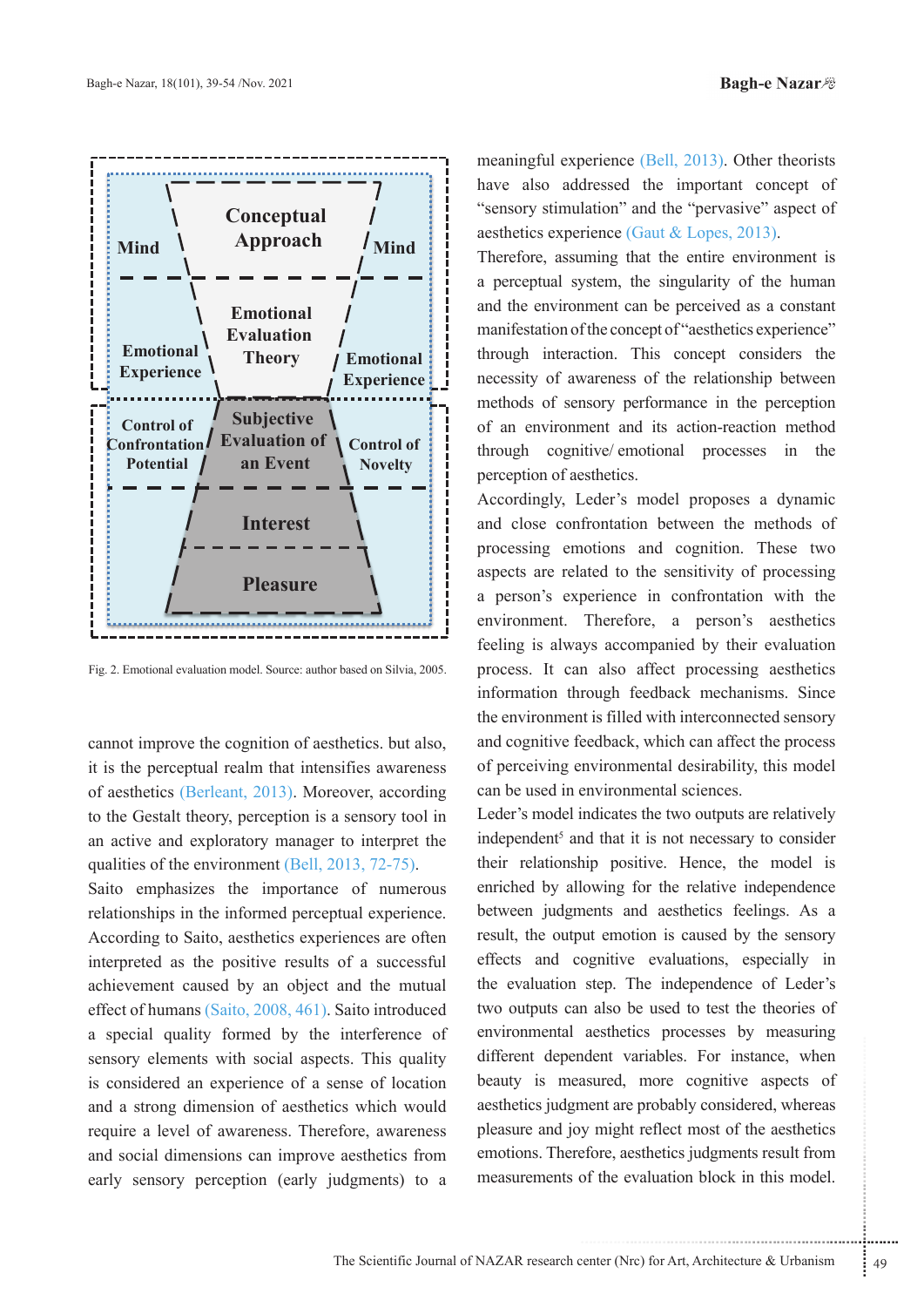These evaluations are also based on the success and evaluation of the cognitive dominance step.

In Leder's model, all steps lead to a state that is constantly being updated, which results in a more comprehensive knowledge of how a person makes judgments. In addition, different factors such as feelings, personal experience, and visual aspects are integrated with these steps. This could also affect the final results to some extent. As a result, this model can be employed to evaluate the general procedure for processing the environment from top to bottom (cognitively) based on its mechanisms and for experience-based measurements for different trends in various personal reactions. Hence, this model proposes a mechanism for improving the cognitive dominance of environmental aesthetics, which results in a pleasurable experience for the individual. Therefore, an output of this model is that it would be possible to consider the aesthetics interest the product of calculation requests for different processes or the product of sensory inputs. The second output is that the model can justify the difference between an expert and a user. Thus, a visitor's aesthetics evaluations indicate sensitivity to formative, semantic, and expressive features of an artwork, the main factor of which is content.

Overall, Leder's model has three main concepts: First, unlike other studies, this model does not concentrate on single factors similar to the components of stimulation (Berlyne) or prototype (Martindale); Second, the model emphasizes that the key to understanding the value of aesthetics lies in the interactions between the process of cognition and feeling. In other words, they moderate or impose each other; Third, it shows the high diversity of aesthetics experiences as well as the methods in which artwork or an environment can be admired with the various pieces of information that can be combined and related for use. Hence, the model leads to two output propositions stating that the aesthetics experience results from perceptual, cognitive, and emotional processes and that such experiences are owed to many methods in which components can interact with changes in relation to their roles in every specific experience; therefore, this diversity was reflected in dual outputs.

Completing Leder's model, Silvia's theory can explain a person's more sensory/emotional evaluations in interaction with subjective evaluations and cognitive components. As a result, it leads to the interest and pleasure caused by certain elements such as novelty and control of potential. Therefore, it can be stated that the potential stimulation dimension, i.e., motivation and emotion, can affect the aesthetics experience and show an evaluation process. It can also affect the expectation of pleasant interactions with the environment and facilitate perception of meaningfulness through subjective evaluation. Hence, these two models complete each other. In addition, entering Silvia's theoretical foundations in Leder's aesthetics feeling outputs can allow for the discussion of aesthetics feelings, the formation process of which can be analyzed more accurately in the studies of environmental aesthetics experience.

According to Leder's model, if aesthetics is experienced, cognition is considered a part of the main dimensions of perception. If cognition (awareness) is related to the perception of structure and emotional reaction of the environment in identifying its relations, the concurrent and coordinated interactions of all subjective capabilities are experienced in relation to other dimensions. Furthermore, according to Silvia's theory, the subjective evaluation that is caused by interactions with the cognitive components of artwork can initiate the aesthetics experience. Moreover, the positive subjective response (feeling) becomes an informed/uninformed dimension of that experience. Thus, regarding what environmental aesthetics is, it can be concluded that these two models can be employed in environmental sciences, for the aesthetics experience is known as a multidimensional concept consisting of different cognitive/sensory components perceived through empirical processes of the atmosphere.

As discussed earlier, the following components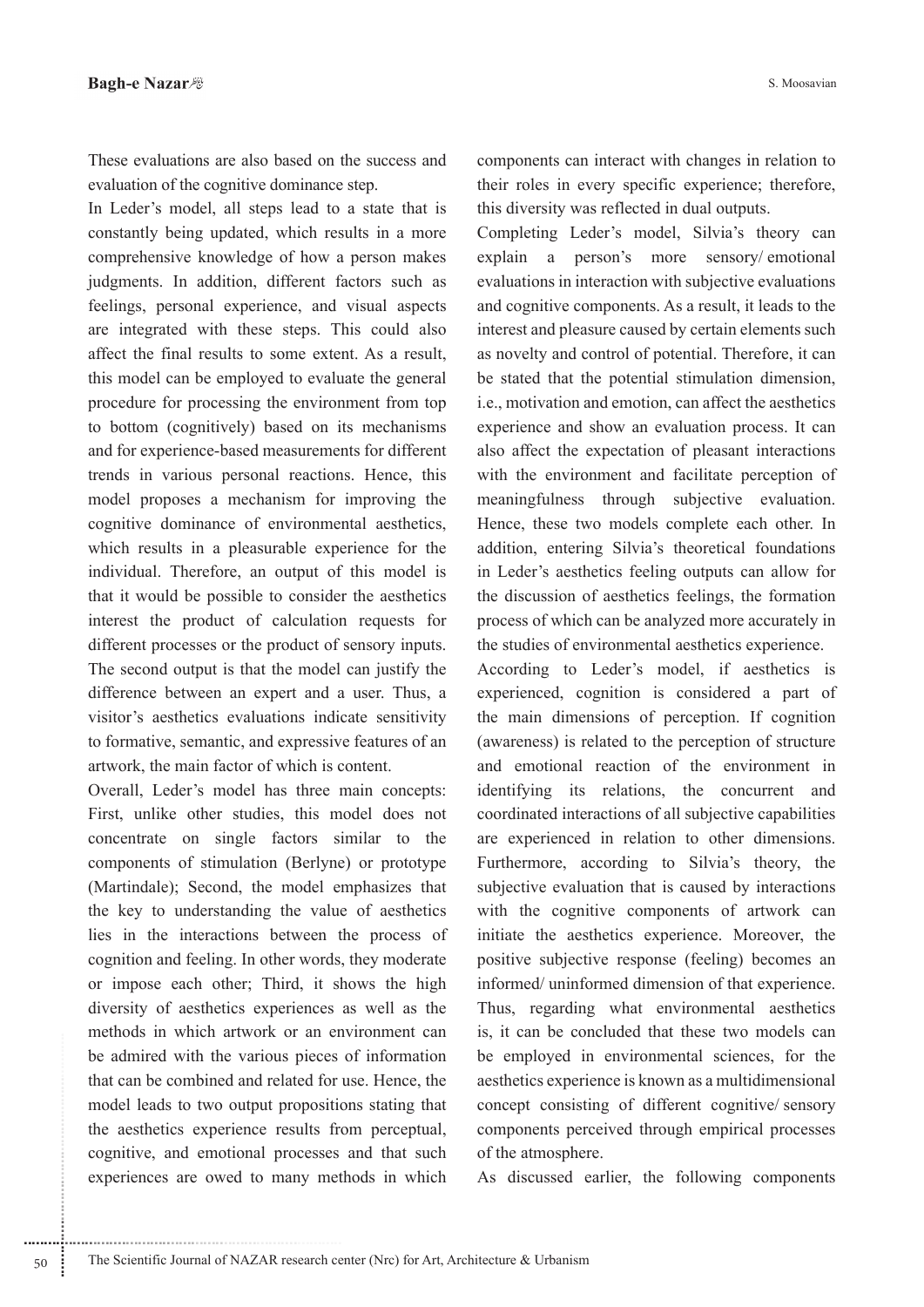are the main constituents of this experience and are activated through emotional responses in the environment. If they are emotionally processed positively, they form the aesthetic valuation of the environment. These components are as follows: the cognitive component which refers to the contextual perception and environmental content; the motivational component that consists of sensory states or practical desires of readiness for behavior in the environment; the sensory component that is also known as emotional experience, reflecting positive or motor component that consists of physiological negative experiences in terms of effects; the sensoryresponses of humans to the environment; and the interactive dimension reflecting the capabilities resulting from an environmental experience including the involvement of body schemas with the five senses (e.g., direction, gravity, balance, motion, scale, etc.).

Therefore, this experience is a kind of pervasive experience or a perceptual, multifaceted process in interaction with the environment by including three main attributes:

### **- Stimulation and environmental attention**

This attribute is related to the motivational or attitudinal aspect of aesthetics. In aesthetics experience, a person's multiple senses are greatly involved. In this experience, the person focuses on a specific environment and is attracted to it. The person loses his self-awareness and awareness of the surrounding environment and fails to perceive the time. In fact, the role of stimulation and attention gains importance through attraction in the activation of cognitive processes and expansion of the short-term memory working space for processing aesthetics information. The intensified stimulation and attention provides extra energy, which is necessary for the effective evaluation of content in the "symbolic" aesthetics. Hence, the aesthetics experience is closer to the stimulation (attraction) than the other dimensions of subjective experience, such as positive pleasure. An environment that provides a pleasant aesthetics

experience should also be arousing. Therefore, "attraction" plays an important role in creating this experience, and evaluation of attraction opens up the mental atmosphere for aesthetic evaluation and attraction. Thus, the aesthetics experience is the closest experience to the stimulation component; in other words, the higher the motivation potential, the more attractive the aesthetics. The aesthetics attraction is the main component of the aesthetics experience structure. It is also based on the same process. In this case, attention and alertness (high concentration) are more extensive (in a vast area of attention and subjective activities) and more durable (by maintaining alertness). They also continue temporally and usually have variable effective .features

### **- Cognitive evaluation**

This attribute is related to the semantic, symbolic, and imaginary aspects of the aesthetics experience. The individual evaluates the desirability of the environment as a part of the symbolic reality or semantic value and goes beyond their everyday enviromental meanings. Evaluating the meaning of an environment and a series of relevant emotions such as surprise, wonder, and excitement can cause the aesthetics experience. Nevertheless, the aesthetics experience does not emerge by itself. In fact, it is the contextual result of ecology that defines the specific relationship between an individual and an environment. Hence, aesthetics feelings such as admiration, joy, euphoria, and wonder are induced through the cognitive evaluation of an artwork, which is basically pleasurable.

## **- Sense of unity with the environment**

extracture in the presence can be stated as<br>
combination and eager willingness<br>
the aesthetics experience and the<br>
asing willingness depending on the<br>
and similar phenomena. Therefore, it<br>
ing of aesthetics, a feeling of i In an environment that has aesthetics attraction, this attribute is the emotional aesthetics experience that refers to a specific emotional experience. Therefore, the goal of aesthetics experience can be stated as an interesting combination and eager willingness depending on the aesthetics experience and the inherently releasing willingness depending on the mental states and similar phenomena. Therefore, it includes a feeling of aesthetics, a feeling of integrity,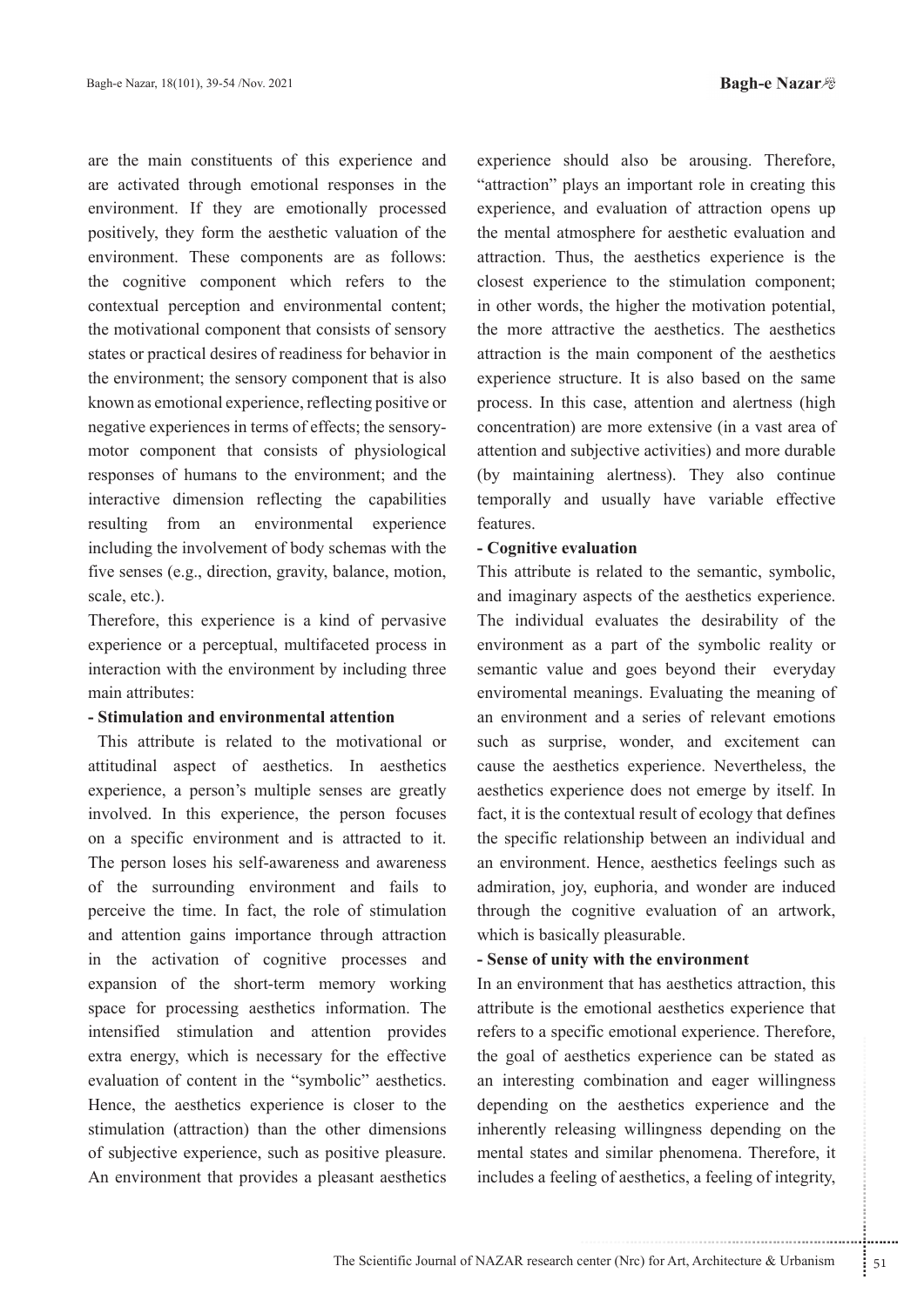and an exceptional relationship with environmental  $desirability (Fig. 3).$ 

# **Conclusion**

In parallel with each other, Leder's and Silvia's theories propose an integrated network of perceptual, cognitive, and emotional processes. Therefore, these two complementary theories can be considered to state that cognition is regarded as a part of the main dimensions of perception in the aesthetics experience. If the awareness of perception of formative structure and emotional reactions play key roles in identifying those relationships, the coordinated interactions of all these subjective capabilities are perceived in adaptability to their objective dimension through interactions with other dimensions. Hence, the human's subjective evaluation of interactions with perceptual/cognitive/emotional features can start the positive subjective experience and provide the response which is required for all subjective power. Thus, this theoretical framework shows its usability in environmental aesthetics greatly.

In fact, it can be stated that the environmental



Fig. 3. Conceptual model of environmental aesthetics experience perception. Source: author.

aesthetics experience should be able to solve the qualitative dimensions of the early feelings, which will, in turn, develop complicated evaluation structures. The aesthetics feelings have multiple dimensions, something which depends on the dynamic feature of evaluation. Although the feeling of pleasure, related to specific features of the environment, has different values of stimulation and arousal, the relevant emotional and cognitive states can be experienced differently and independently. In addition, motivation is another dimension that connects evaluations and affects the stimulation and extraction of aesthetics emotions. Therefore, the aesthetics response refers to the marvelous reactions of the mind to the concept of emotional evaluation resulting from the aesthetic factors of environmental .stimulants

#### **Endnote**

1. The history of empirical aesthetics is traced back to the time when Era of Aesthetics (1876) was published. Fechner distinguished between intellectual aesthetics (from the top), i.e., philosophical aesthetics, and empirical aesthetics (from the bottom). According to Fechner, philosophical aestheticians employed inductive methods to generalize the previous principles and definitions adopted from intuitions, judgments, and intrinsic reflections regarding personal works of art. Fechner also believed that inductive methods were simple indices of conceptual coherence and consensus between art experts, reflecting their aesthetic biases and subjective preferences. Therefore, Fechner saw the goal of empirical aesthetics as to replace inductive methods with the objective indices collected from a large sample of individuals who would respond to a large number of beautiful objects (Seeley, 2014).

2. Human prefers a medium level of stimulation (which indicates Fechner's aesthetics intermediation principle), whereas high and low levels of stimulation are both considered inappropriate.

3. In studies of empirical aesthetics, participants were rarely asked to merely judge "beauty". Most of the studies focused on such judgments as goodness, form, pleasantness, loveliness, and preferences. Most researchers believe that it is possible to identify the basic processes lying behind aesthetics experiences by studying such simple judgments. In addition, several research paths indicated different types of evaluative judgments act through similar processes. Therefore, it is possible to believe that judgments of preferences, loveliness, and beauty are closely related (Reber, Schwarz & Winkielman, 2004, 3).

4. The history of models as a result of scientific and systematic attempts can be traced back to at least Berlyne's theory (1960, 1974) that revived concentration on art in empirical aesthetics by integrating cognitive views and physiological psychology. Taking a look at physiological stimulation, Berlyne introduced contradictory reward and avoidance systems that were entangled with the adaptive features of art. After that, Kreitler and Kreitler (1972) adopted an approach based on cognition and the Gestalt psychology to show that the structures and implications of artworks would consist of separate meanings that could affect addressees' cognition and feelings. Likewise, based on the perception resulting from the Gestalt psychology, Arenheim (1966) analyzed the solutions that would lead to structural unity (balance and classification) and unique features of artworks, causing stimulation and different reactions among individuals. After that, Martindale (1988) emphasized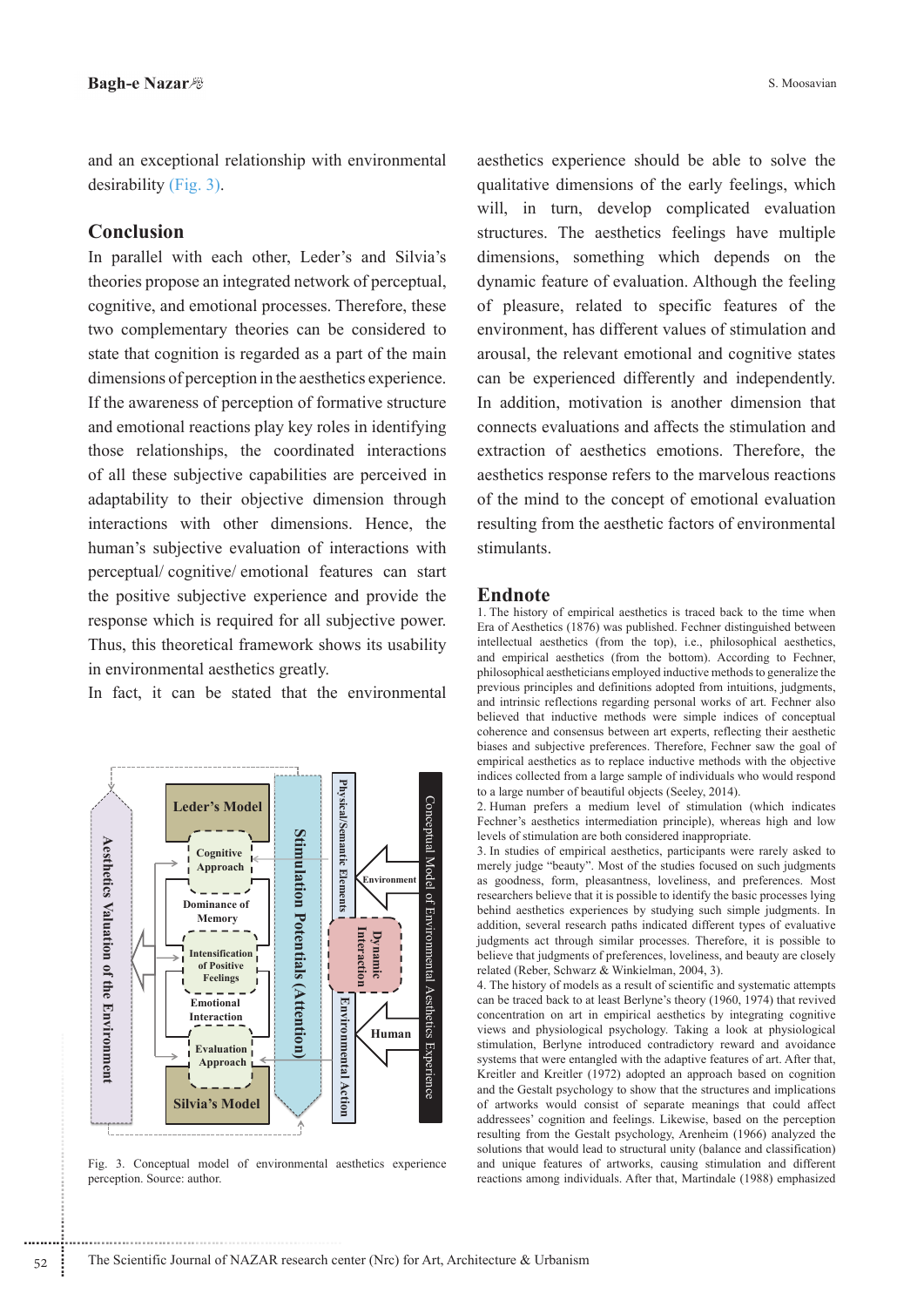cognition more than ever before and focused on the proportion between schemas and stimulants and considered prominence a key component and determinant of emotional reaction and positive evaluation. Then, the diversity of approaches increased more than before. Lesher et al.  $(1983)$  developed a model for the experience or in-depth insight based on cognition. Ramachandaran and Hirstein (1999) were among the first researchers who tried to propose general and universal principles regarding biological/neurological reactions and communications. Jacobsen (2006), Solso (1994), vitz (1988), and Zeki and Nash (1999) proposed a hybrid neuro-cognitive theory (Pelowski, Markey, Lauring & Leder, 2016, 3).

5. Cupchick and Laszo (1992) distinguished between a pleasure-based method of dealing with art and a cognition-based method. They claimed that inexperienced individuals would mostly resort to one emotional state of direct perception, whereas experts would be challenged with cognitive perception (Leder et al., 2004, 503).

### **Reference** list

• Arthur, L. M., Daniel, T. C. & Boster, R.S. (1977). Scenic assessment: an overview. Landscape Planning, (4), 109-129.

• Balling, J. D. & Falk, J. H. (1982). Development of visual preference for natural environments. Environment and Behavior,  $14(1), 5-28.$ 

• Bell, S. (2013). Landscape: Pattern, Perception and Process (B. Aminzade, Trans.). Tehran: University of Tehran Press.

• Berleant, A. (2013). What is aesthetic engagement? Contemporary Aesthetics, 11(1), 5.

• Bourassa, S. C. (1990). A paradigm for landscape aesthetics. Environment and Behavior, 22(6), 787-812.

• Briggs, D. J. & France, J. (1980). Landscape evaluation-a comparative-study. Journal of Environmental Management,  $10(3)$ , 263-275.

• Carroll, N. (2013). Philosophy of Art: A Contemporary Introduction (S. Tabatabayi, Trans.). Tehran: Iranian Academy of the Arts.

• Chalmers, D. (1978). Environmental aesthetics: concepts and methods. in Proceedings of a Workshop on Environmental Perception. University of Otago, New Zealand.

• Chatterjee, A. (2004). Prospects for a cognitive neuroscience of visual aesthetics. Bulletin of Psychological and the Art, (4), 55-60.

• Chen, B., Adimo, O. A. & Bao, Z. (2009). Assessment of aesthetic quality and multiple functions of urban green space from the users' perspective: the case of Hangzhou Flower Garden, China. Landscape and Urban Planning, 93(1), 76-82.

• Collinson, D. (2009). Philosophical Aesthetics: An Introduction (F. Farnoudfar, Trans.). Tehran: Iranian Academy of the Arts.

• Cupchik, G. C. (1986). A decade after Berlyne: New directions in experimental aesthetics. Poetics,  $15(4-6)$ ,  $345-369$ .

• Cupchik, G.C. & Gignac, A. (2007). Layering in art and in aesthetic experience. Visual Arts Research, 33(64), 56-71.

• Dakin, S. (2003). There's more to landscape than meets the eye: towards inclusive landscape assessment in resource and environmental management. Canadian Geographer, 47(2), 185-200.

• Daniel, T. C. & Boster, R. S. (1976). Measuring Landscape Aesthetics: The Scenic Beauty Estimation Method (USDA Forest Service Research Paper). Fort Collins, Colorado.

• Daniel, T. C. & Vining, J. (1983). Methodological issues in the assessment of landscape quality. in Behavior and the Natural Environment (pp. 39-84). New York: Plenum.

• Daniel, T. C. (2001). Whither scenic beauty? Visual landscape quality assessment in the 21st century. Landscape and Urban Planning, 54(1-4), 267-281.

• Dewey, J. (2012). Art as Experience (M. Owlia, Trans.). Tehran: Qoqnous.

• Dufrenne, M. (2017). In the Presence of the Sensuous: Essays in Aesthetics (F. Benvidi, Trans.). Tehran: Varaa.

Gaut, B. & Lopes, D. (Eds.). (2016). The Routledge Companion to Aesthetics (M Sane'i Darrebidi et al.). Tehran: Matn.

• Gobster, P. H. (1983). Judged appropriateness of residential structures in natural and developed shore land settings. in Proceedings of the Fourteenth International Conference of the Environmental Design Research Association. University of Nebraska-Lincoln.

• Guter, E. (2010). Aesthetics AZ (M. Abolghasemi). Tehran: .Mahi

• Herzog, T. R. (1989). A cognitive analysis of preference for urban nature. Journal of Environmental Psychology, 9(1), 27-43.

• Hetherington, J. (1991). Representing the environment: visual surrogates in environmental assessment. Healthy Environments,  $22(1)$ ,  $246-252$ .

• Hubbard, P. (1996). Conflicting interpretations of architecture: an empirical investigation. Environmental Psychology,  $16(2)$ , 75-92.

· Ja'fariha, R. (2017). *Urban Landscape Aesthetics*. Qazvin: Jahad-e Daneshgahi.

• Leath, C. (1996). The aesthetic experience. Retrieved from http:// purl.oclc. org/ net/ cleath/ writings/ asexp113

• Leder, H. & Nadal, M. (2014). Ten years of a model of aesthetic appreciation and aesthetic judgments: The aesthetic episode–Developments and challenges in empirical aesthetics. British Journal of Psychology, 105(4), 443-464.

Psychology, 105(4), 443-464.<br>
e., B., Oeberst, A. & Augustin, D. (2004). A<br>
appreciation and aesthetic judgments. *British*<br>
logy, (95), 489-508.<br>
Ed.). (2011). *The Oxford Handbook of*<br>
idi, Trans.). Tehran: Matn.<br>
beeke, • Leder, H., Belke, B., Oeberst, A. & Augustin, D. (2004). A model of aesthetic appreciation and aesthetic judgments. British Journal of Psychology, (95), 489-508.

• Levinson, J. (Ed.). (2011). The Oxford Handbook of Aesthetics (F. Majidi, Trans.). Tehran: Matn.

• Locher, P., Overbeeke, K. & Wensveen, S. (2010). Aesthetic